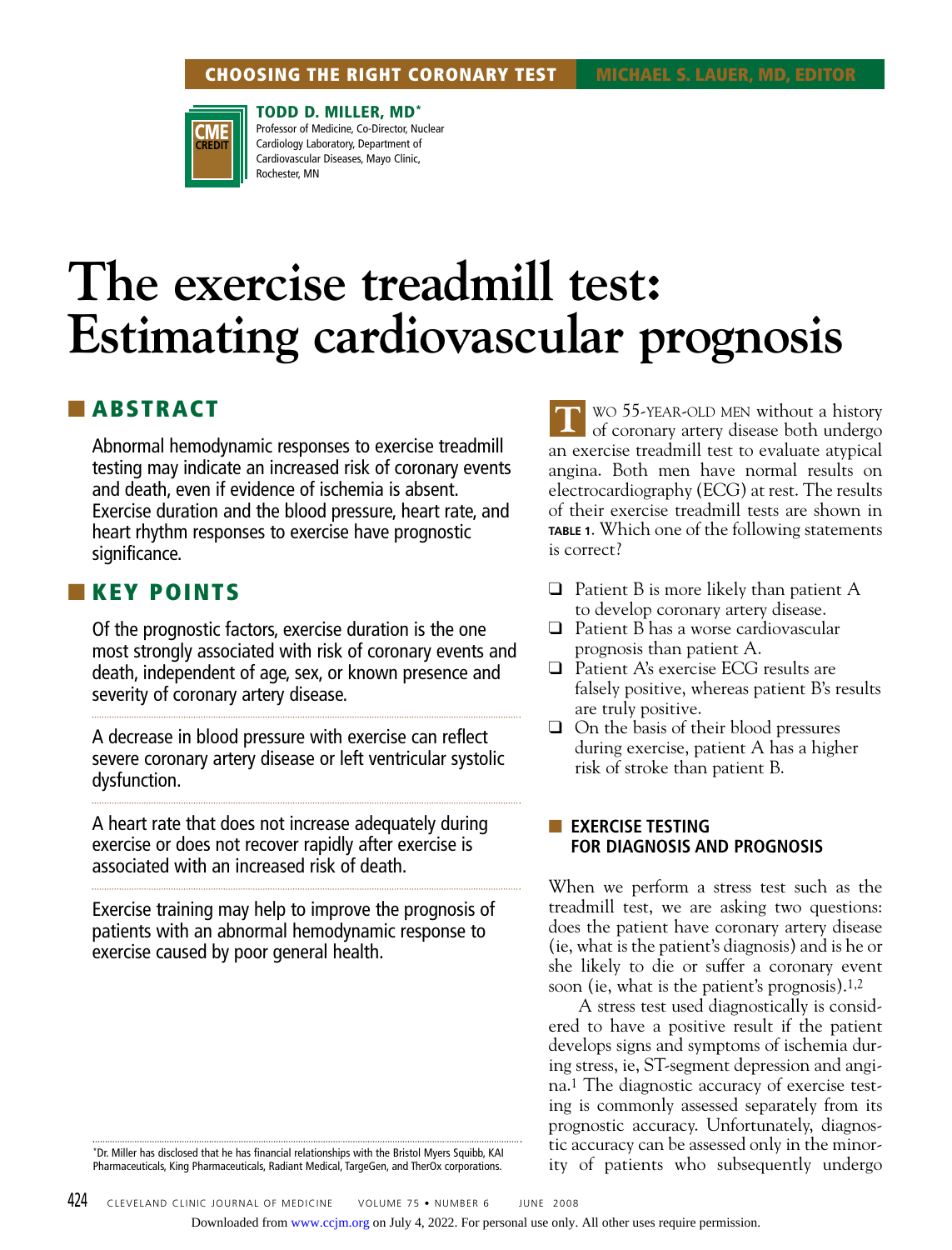coronary angiography—the gold standard for comparison.

In contrast, the prognostic accuracy of a stress test can be assessed in a much larger group of patients, using clinical outcomes as the comparison standard; only those who undergo early revascularization and those who are lost to follow-up are excluded from this group.

Although the stress-induced markers of ischemia used in diagnosis—ST-segment depression and angina—have prognostic value as well, other variables are more powerful predictors of outcome. In this article I will discuss those other prognostic variables and how to interpret them.

## ■ **PROGNOSTIC VARIABLES**

Variables measured during exercise treadmill testing that predict outcome are actually indicators of general fitness and function of the autonomic nervous system:

- Exercise duration
- Exercise hypotension
- Exercise hypertension
- Chronotropic incompetence
- Heart rate recovery
- Ventricular ectopy.

## **Exercise duration**

In the Bruce protocol used in exercise stress testing, the test begins with the treadmill set to a low speed (1.7 miles per hour) and a 10% incline, and every 3 minutes the speed and angle of incline are increased. Other protocols are similar. The test continues for a maximum of 27 minutes (usually attainable only by welltrained individuals) or until the patient quits or develops signs or symptoms of ischemia or an arrhythmia. Average time for a middleaged adult is 8 to 10 minutes.

Because the longer the patient goes, the harder he or she must work, exercise duration—the number of minutes the patient can continue in the protocol—is a good measure of his or her functional capacity. Another way to measure functional capacity is to measure oxygen uptake during exercise, which can be converted to metabolic equivalents (METs): 1 MET = 3.5 mL  $O_2/kg/min$ . However, most laboratories estimate functional capacity from exercise duration in a specific exercise proto-

# **T A BLE 1**

# **Two men, two treadmill tests**

| <b>VARIABLE</b>                             | <b>PATIENT A</b> | <b>PATIFNT B</b> |
|---------------------------------------------|------------------|------------------|
| <b>Duration</b> (minutes, Bruce protocol)   | 12               | 4                |
| <b>Chest pain during exercise</b>           | N <sub>0</sub>   | N <sub>0</sub>   |
| <b>Limiting symptom</b>                     | <b>Fatigue</b>   | <b>Dyspnea</b>   |
| <b>Resting blood pressure (mm Hg)</b>       | 130/80           | 130/80           |
| Peak exercise blood pressure (mm Hq)        | 210/70           | 120/60           |
| <b>Resting heart rate (beats/minute)</b>    | 70               | 70               |
| Peak exercise heart rate (beats/minute)     | 150              | 150              |
| Heart rate 1 minute recovery (beats/minute) | 128              | 142              |
| <b>Exercise ST-segment depression (mm)</b>  | 15               | 15               |

col (eg, the Bruce protocol) based on published nomograms.

Remarkably, the longer the patient can keep going on the treadmill, the less likely he or she is to die soon of coronary artery disease—or of *any* cause. In fact, of the prognostic variables measured during exercise treadmill testing, exercise duration is the strongest.1,2 Its prognostic value has been demonstrated in healthy subjects being screened for coronary artery disease (**FIGURE <sup>1</sup>**)3–6 and in patients being evaluated for suspected or known coronary artery disease (**FIG-URE 2**).7–10 The independent prognostic value of exercise duration has been demonstrated in men, 3, 4, 7,8 women, 4-7, 9 and the elderly.<sup>11</sup> Although functional capacity decreases with age and generally is lower in women than men, exercise duration retains its prognostic value after adjusting for age and sex.

Exercise duration has also been shown to provide risk stratification in subsets of patients with coronary artery disease defined anatomically. The Coronary Artery Surgery Study (CASS), which analyzed 30 variables in 4,083 patients with symptomatic coronary artery disease, found that survival at 4 years was 100% in patients with three-vessel coronary disease and preserved left ventricular function who had good exercise capacity, ie, who were able to keep walking to level 5, which is 12 minutes or more.12

Exercise duration is such a good prognostic indicator that it is included in risk scores for exercise treadmill testing.13,14

# **Exercise duration is the strongest prognostic variable**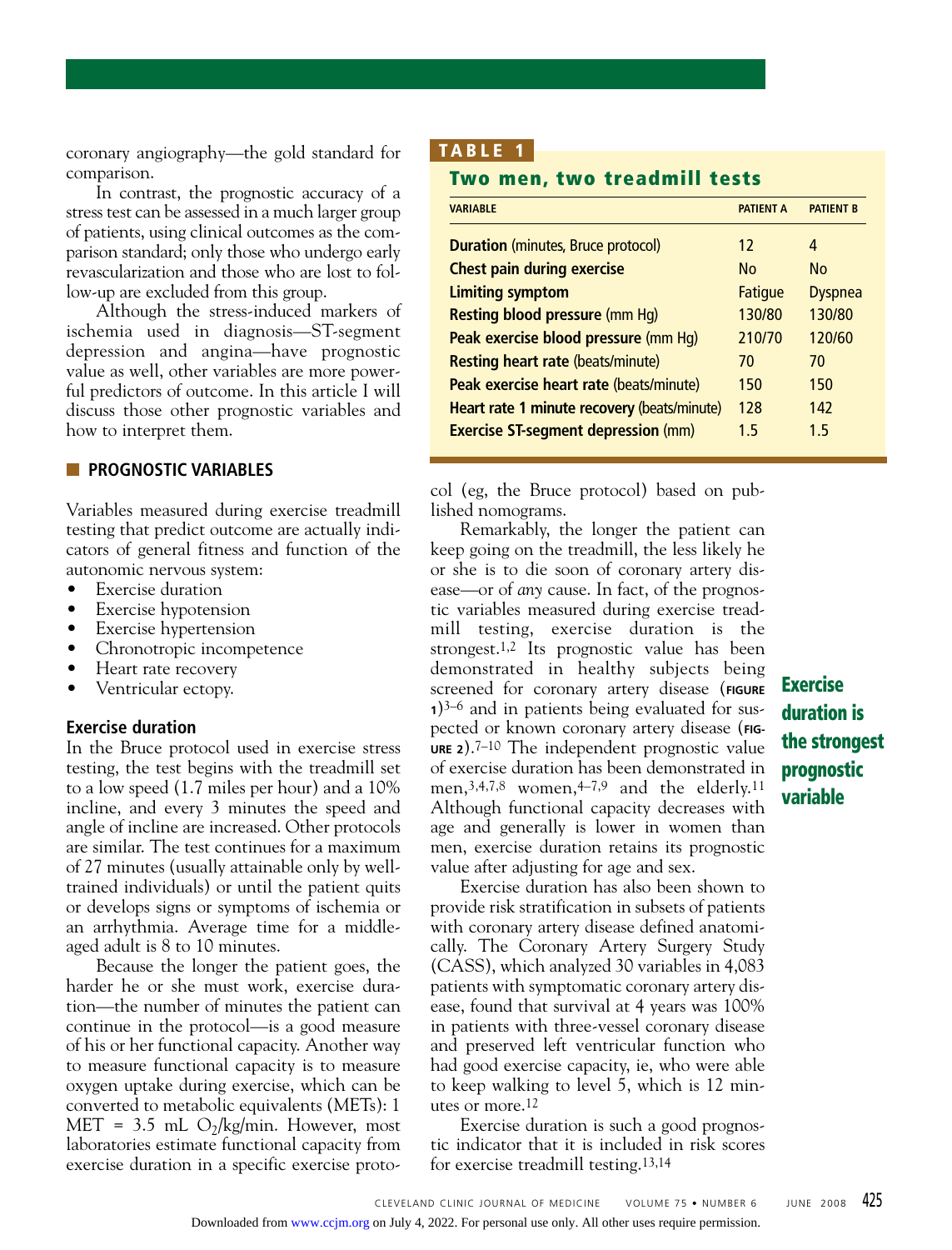

**FIGURE 1.** Age-adjusted, all-cause mortality rates per 10,000 person-years of follow-up by physical fitness categories in 3,120 women and 10,224 men in the Aerobics Center Longitudinal Study.

BLAIR SN, KOHL HW 3RD, PAFFENBARGER RS JR, CLARK DG, COOPER KH, GIBBONS LW. PHYSICAL FITNESS AND ALL-CAUSE MORTALITY. A PROSPECTIVE STUDY OF HEALTHY MEN AND WOMEN. JAMA 1989; 262:2395–2401. COPYRIGHT© 1989, AMERICAN MEDICAL ASSOCIATION. ALL RIGHTS RESERVED.

#### **Blood pressure during and after exercise**

During exercise testing, blood pressure is usually measured by cuff sphygmomanometry. However, motion during exercise and background noise from the treadmill machine can reduce the accuracy of this measurement.

Several studies have compared blood pressures measured by cuff sphygmomanometry vs intra-arterial measurements,15 and most have found that systolic pressures are lower as measured by cuff sphygmomanometry, with smaller differences between methods at higher exercise intensity. The diastolic pressure is significantly lower as measured by cuff sphygmomanometry than by intra-arterial measurements at rest and during exercise; error increases with exercise intensity.

Hypotensive and hypertensive blood pressure responses to exercise have been defined in various ways.

**Exercise hypotension** is best defined as systolic blood pressure that is lower during exercise than while standing at rest before exercise.16 It reflects a failure of cardiac output to increase during exercise and is associated with severe coronary artery disease (eg, left main coronary artery or three-vessel involvement), left ventricular systolic dysfunction, or both.17,18

Dubach et al,16 in a study of 2,036 patients who underwent exercise treadmill



**FIGURE 2.** Relative risks of death from any cause among subjects with various risk factors who achieved an exercise capacity of less than 5 metabolic equivalents (METs) or 5 to 8 METs, as compared with subjects whose exercise capcity was more than 8 METs. Error bars are 95% confidence intervals for the relative risks.  $BMI = body$  mass index; COPD = chronic

obstructive pulmonary disease.

MYERS J, PRAKASH M, FROELICHER V, DO D, PARTINGTON S, ATWOOD JE. EXERCISE CAPACITY AND MORTALITY AMONG MEN REFERRED FOR EXERCISE TESTING. N ENGL J MED 2002; 346:793–801. COPYRIGHT© 2002, MASSACHUSETTS MEDICAL SOCIETY. ALL RIGHTS RESERVED.

testing to evaluate chronic coronary artery disease, found that exercise hypotension was associated with a threefold higher risk of cardiac events over 2 years.

In a large meta-analysis of exercise testing following myocardial infarction, the only independent predictors of risk were limited exercise workload and exercise hypotension.19

**Exercise hypertension** is defined as a rise in systolic blood pressure during exercise above a threshold, usually between 190 and 220 mm Hg.20 Some studies suggest that exercise hypertension predicts future arterial hypertension in people with normal resting blood pressure.21,22

Whether exercise hypertension predicts future cardiovascular events has not been extensively investigated. A Mayo Clinic study reported that exercise hypertension was significantly associated  $(P = .03)$  with cardiovascular events in people without symptoms or clinically evident cardiovascular disease during a mean follow-up of 7.7 years.23 On the other hand, a study from Cleveland Clinic showed that patients being evaluated for coronary artery disease who had a hypertensive response to exercise had a lower prevalence of

**Exercise hypotension is associated with severe coronary disease and left ventricular dysfunction**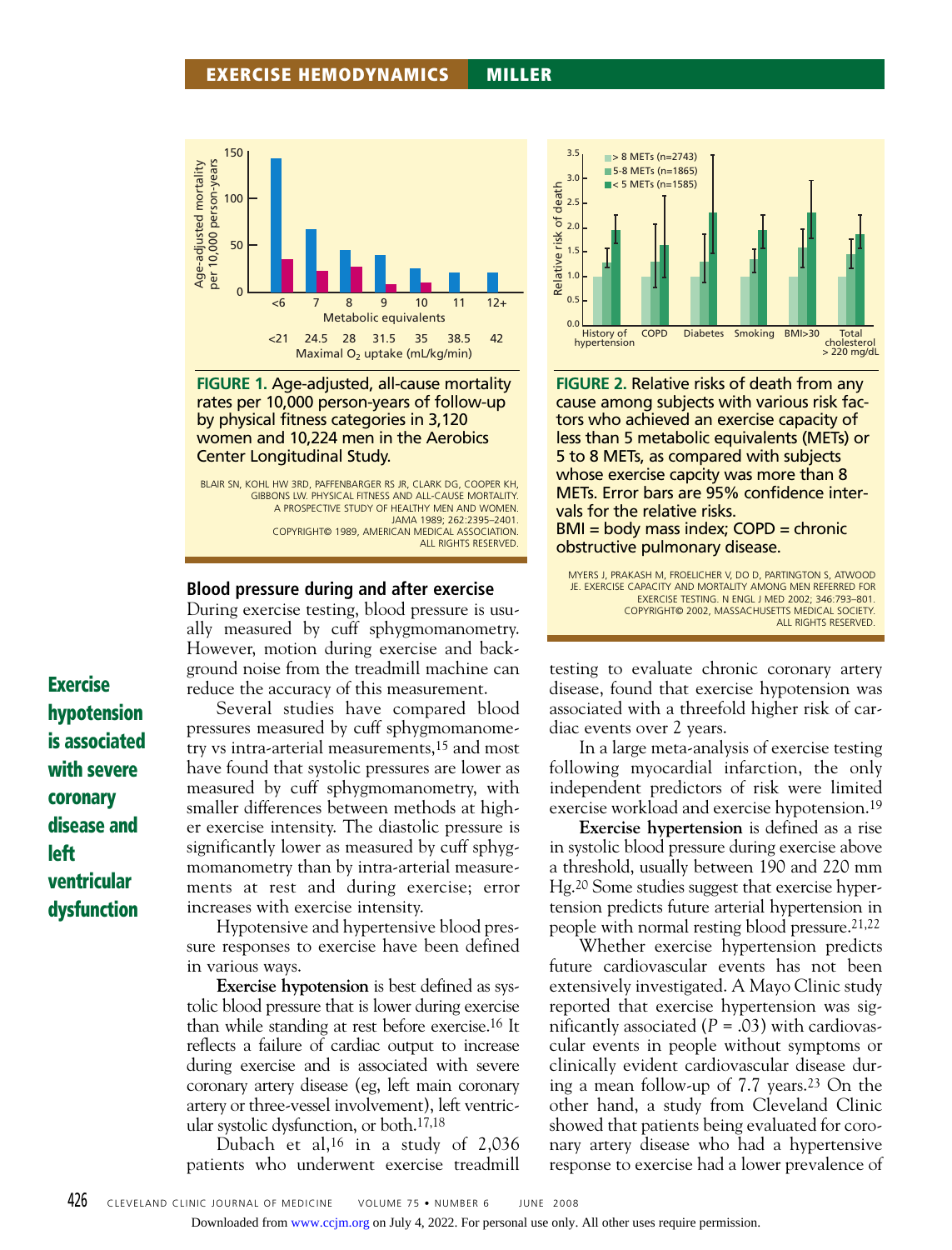severe angiographic coronary disease (*P* = .004) and a lower risk of death over the next 2 years ( $P = .03$ ) compared with the rest of the study population.24

**An abnormal systolic blood pressure recovery ratio,** defined as an increase (rather than the expected decrease) in systolic blood pressure in the early postexercise recovery period has been shown to be a marker of underlying coronary artery disease,25 but has not consistently been associated with an adverse prognosis.26

#### **Chronotropic incompetence**

The heart rate normally increases with exercise and decreases as soon as exercise stops. Failure of the heart rate to increase as expected during exercise is termed chronotropic incompetence. Chronotropic incompetence predicts all-cause and cardiovascular death.27–30

Different criteria for defining chronotropic incompetence were used in different studies, based on resting heart rate, exercise protocol, patient age, and medications (especially betablockers).

The predicted chronotropic response can be calculated by a suggested formula31: (peak heart rate minus resting heart rate) ÷ (220 minus age minus resting heart rate). The difference between peak heart rate and resting heart rate is known as the heart rate reserve.

Chronotropic incompetence is defined as less than 80% of the predicted value and as less than 62% for patients taking beta-blockers.31,32

#### **Heart rate recovery**

When exercise stops, the heart rate returns to the pre-exercise rate over several minutes to hours, with the most marked reduction in the first few minutes. Impaired heart rate recovery (failure of the heart rate to decrease normally) predicts all-cause mortality and cardiovascular events, including sudden death, in healthy populations and in patients with coronary artery disease (**FIGURE 3**).5,30,33–36

Several variables influence heart rate recovery, including activity (eg, complete cessation of exercise or cool-down) and position (supine, sitting, standing). Suggested thresholds for abnormal responses are31:

• Upright: the heart rate should slow down by at least 12 beats/minute at 1 minute



**FIGURE 3.** Estimates of the relative risk of death within 6 years according to heart rate recovery 1 minute after cessation of exercise. Circles represent the relative risk of death for each of the quintiles as compared with the quintile with the greatest reduction (5th). Blue and red lines represent the 95% confidence intervals.

COLE CR, BLACKSTONE EH, PASHKOW FJ, SNADER CE, LAUER MS. HEART-RATE RECOVERY IMMEDIATELY AFTER EXERCISE AS A PREDICTOR OF MORTALITY. N ENGL J MED 1999; 341:1351–1357. COPYRIGHT© 1999, MASSACHUSETTS MEDICAL SOCIETY. ALL RIGHTS RESERVED.

- Supine: at least 18 beats/minute at 1 minute
- Sitting: at least 22 beats/minute at 2 minutes.

#### **Heart rate variability**

Heart rate variability, ie, differences in the beat-to-beat interval among successive heart cycles, can be quantified by spectral analysis, although this is not routinely available clinically. Dewey et al<sup>37</sup> measured heart rate variability during the first and last 2 minutes of exercise and during the first 2 minutes of recovery in 1,335 subjects (95% men, mean age 58 years). Markers of impaired heart rate variability measured during exercise and in recovery were independent predictors of allcause and cardiovascular death during a mean follow-up of 5 years.

#### **Ventricular ectopy**

Uncommon types of ventricular arrhythmias can occur during exercise testing:

• Sustained ventricular tachycardia or ventricular fibrillation due to coronary artery disease or left ventricular dysfunction **Failure of the heart rate to increase as expected during exercise or decrease after stopping predicts risk of death**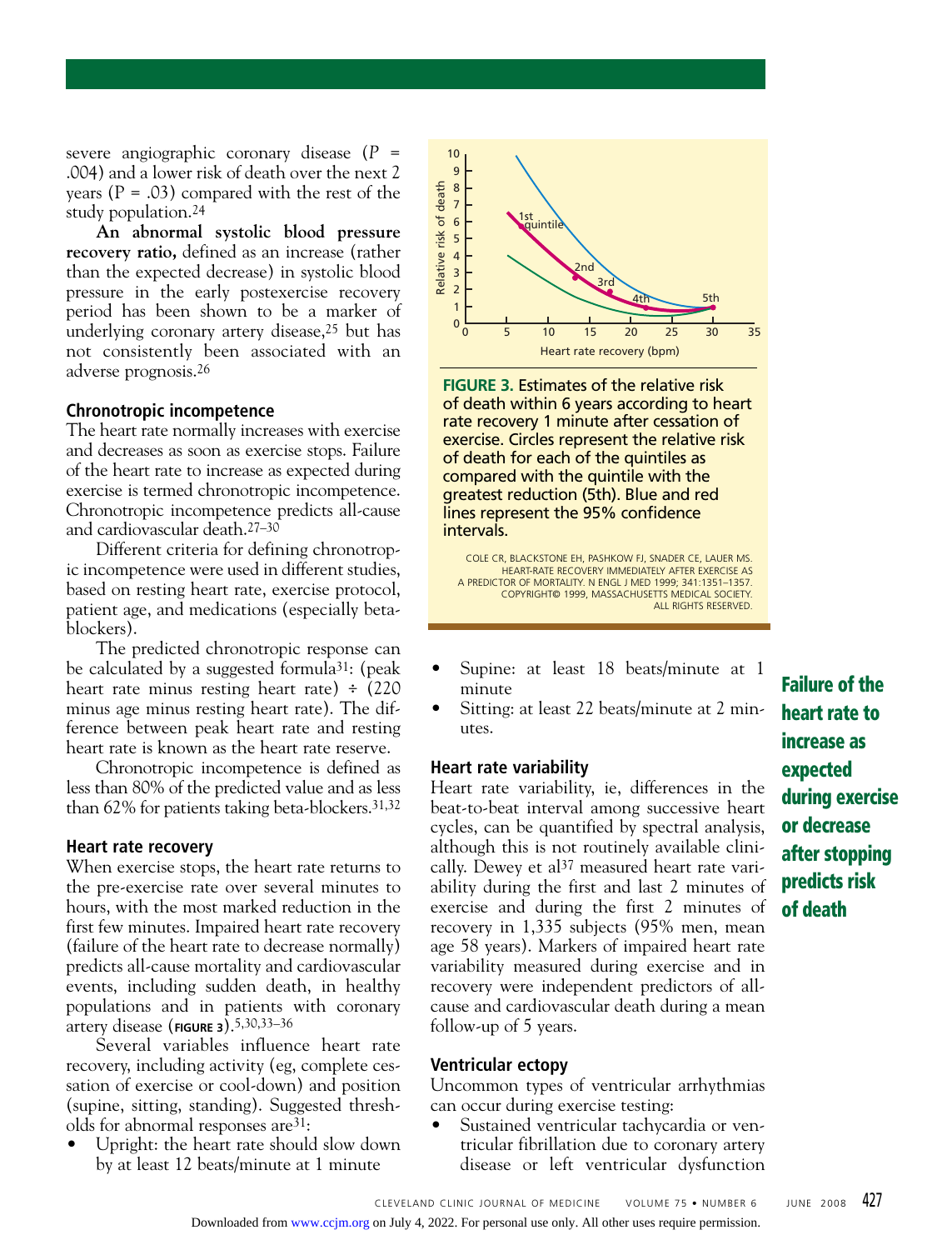

**FIGURE 4.** Percentage without death from cardiovascular causes among subjects with an exercise test that was positive for ischemia, subjects with frequent premature ventricular depolarizations during exercise, and subjects with neither a positive exercise test nor frequent premature ventricular depolarizations. The data were analyzed by Cox proportional hazards methods. Cox estimates were adjusted for age, tobacco use, diabetic status, body mass index, level of physical activity, systolic blood pressure, heart rate at rest, total cholesterol level, presence or absence of premature ventricular depolarizations before exercise, and presence or absence of premature ventricular depolarizations during recovery from exercise. Data were censored if subjects died of other causes.

**Risk of death can be reduced by exercise training**

JOUVEN X, ZUREIK M, DESNOS M, COURBON D, DUCIMETIERE P. LONG-TERM OUTCOME IN ASYMPTOMATIC MEN WITH EXERCISE-INDUCED PREMATURE VENTRICULAR DEPOLARIZATIONS. N ENGL J MED 2000; 343:826–833. COPYRIGHT© 2000, MASSACHUSETTS MEDICAL SOCIETY. ALL RIGHTS RESERVED.

occurs rarely but is life-threatening.

- Ventricular tachycardia in healthy young adults without structural heart disease may arise from the right ventricular outflow tract. It is benign.<sup>38</sup>
- Arrhythmogenic right ventricular dysplasia, a cardiomyopathy involving the right ventricle, can also occur in healthy young adults and has a poor prognosis. It must be distinguished from the benign form.

## **Short ventricular ectopies: Significance uncertain**

Single ventricular premature contractions, couplets, or short episodes of nonsustained ventricular tachycardia occur during or soon after exercise treadmill testing more commonly than the sustained ventricular arrhythmias mentioned above. The prognostic significance of these ectopies is controversial. A recent review found that ventricular ectopy during exercise testing or recovery was associated with an increased death rate in 13 out of 22 studies.39 Fifteen of these studies included patient populations with symptomatic or known coronary artery disease; the other 7 studies were in healthy people without symptoms (eg, being screened for employment).

Jouven et al<sup>40</sup> found that among 6,101 asymptomatic male French civil servants without clinically evident cardiovascular disease who underwent exercise testing, 2.3% had frequent premature ventricular contractions (defined as > 10% of all ventricular beats) and 4.4% had ECG changes during exercise that indicated ischemia. Having frequent premature ventricular contractions was associated with a higher risk (RR = 2.67) of cardiovascular death over 23 years of followup, independent of ischemia (**FIGURE 4**).

Frolkis et al<sup>41</sup> evaluated 29,244 patients referred to Cleveland Clinic for exercise treadmill testing and found a low prevalence of frequent ventricular ectopy (3% during exercise, 2% after exercise, and 2% both during and after exercise). The 5-year mortality rate was higher in patients with frequent ventricular ectopy during exercise vs those without (9% vs 5%, *P* < .001) and was even higher in those with frequent ventricular ectopy in recovery vs those without  $(11\%$  vs  $5\%$ ,  $P \le$ .001). After adjusting for confounding variables, only frequent ventricular ectopy in recovery, but not during exercise, was associated with an increased death rate (adjusted hazard ratio 1.5; 95% CI 1.1–1.9; *P* = .003).

The associations between exerciseinduced ventricular ectopy and ischemia and left ventricular function are unclear.

# ■ **CASE STUDIES REVISITED**

As for the two men described at the beginning of this article, patient B has a worse cardiovascular prognosis than patient A.

Both men have the same pretest probability of coronary artery disease (about 50%),

Downloaded from [www.ccjm.org](http://www.ccjm.org/) on July 4, 2022. For personal use only. All other uses require permission.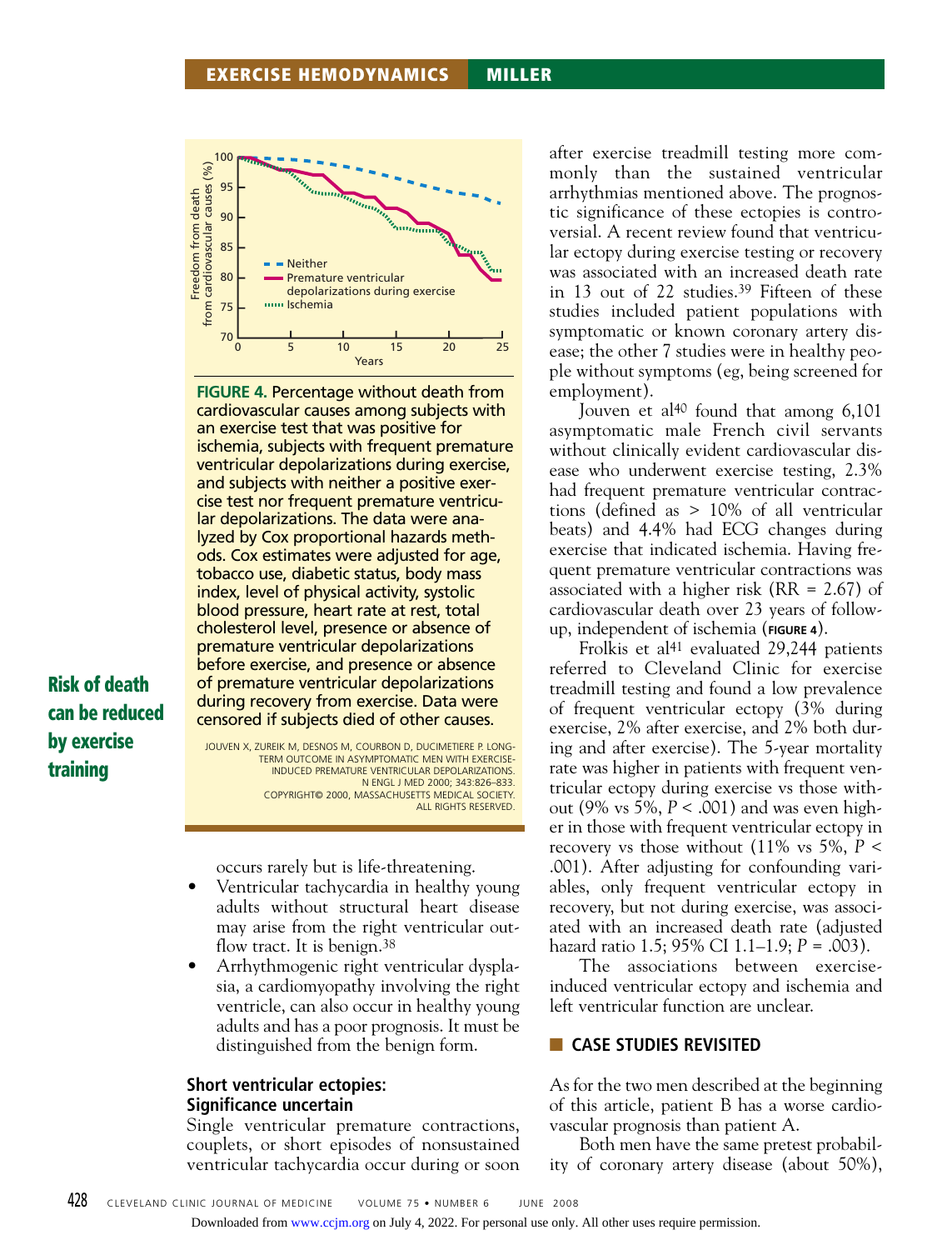based on identical age, sex, and chest pain characteristics. The ST-segment response during exercise—the traditional marker of ischemia used to diagnose coronary disease is also the same for each patient.

However, hemodynamic variables are markedly different between the two patients: patient B has several adverse prognostic indicators, including lower functional capacity, a hypotensive blood pressure response, and abnormal heart rate recovery.

The most widely used treadmill risk score, the Duke treadmill score,<sup>13</sup> can be calculated as:

Exercise time (in minutes, Bruce protocol) minus 5 times the magnitude of ST-segment depression (in millimeters) minus 4 times the treadmill angina index (ie,  $0 = no$ angina,  $1 =$  nonlimiting angina,  $2 =$  angina that is the reason for terminating exercise).

Applying this formula yields a Duke score of 4.5 (estimated annual cardiovascular mortality risk 0.25%) for patient A and a score of –3.5 (estimated annual cardiovascular mortality risk 2%) for patient B.

Because patient A exercised to a high workload, he is more likely to have a false-positive exercise ECG result than patient B. But whether an exercise ECG test is falsely positive or falsely negative can only be determined after coronary angiography.

Exercise hypotension, as seen in patient B, can indicate left ventricular systolic dysfunction with exercise but has not been shown to predict stroke risk.

#### ■ **MANAGEMENT CONSIDERATIONS**

How to manage patients with an abnormal hemodynamic response in the absence of ischemia is uncertain. Given the excellent prognosis of patients with well-preserved exercise capacity, it is unlikely that revascularization procedures in these patients would improve outcome.

On the other hand, patients with an abnormal hemodynamic response due to poor general health or autonomic nervous system dysfunction may be able to achieve a better prognosis with interventions that improve some of the abnormal responses. Increased functional capacity through exercise training is associated with a lower mortality rate,42 and coronary artery bypass surgery can abolish exercise-induced hypotension.43

Strategies to further evaluate and treat patients with an isolated finding of chronotropic incompetence, abnormal heart rate recovery, or frequent exercise-induced ventricular ectopy are not clear and require future study.

#### ■ **REFERENCES**

- 1. **Arena R, Myers J, Williams MA, et al; American Heart Association Committee on Exercise, Rehabilitation, and Prevention of the Council on Clinical Cardiology; American Heart Association Council on Cardiovascular Nursing.** Assessment of functional capacity in clinical and research settings: a scientific statement from the American Heart Association Committee on Exercise, Rehabilitation, and Prevention of the Council on Clinical Cardiology and the Council on Cardiovascular Nursing. Circulation 2007; 116:329–343.
- 2. **Gibbons RJ, Balady GJ, Bricker JT, et al; American College of Cardiology/American Heart Association Task Force on Practice Guidelines (Committee to Update the 1997 Exercise Testing Guidelines).** ACC/AHA 2002 guideline update for exercise testing: summary article: a report of the American College of Cardiology/American Heart Association Task Force on Practice Guidelines (Committee to Update the 1997 Exercise Testing Guidelines). Circulation 2002; 106:1883–1892.
- 3. **Ekelund LG, Haskell WL, Johnson JL, Whaley FS, Criqui MH, Sheps DS.** Physical fitness as a predictor of cardiovascular mortality in asymptomatic North American men. The Lipid Research Clinics Mortality Follow-up Study. N Engl J Med 1988; 319:1379–1384.
- 4. **Blair SN, Kohl HW 3rd, Paffenbarger RS Jr, Clark DG, Cooper KH, Gibbons LW.** Physical fitness and all-cause mortality. A prospective study of healthy men and women. JAMA 1989; 262:2395–2401.
- 5. **Mora S, Redberg RF, Cui Y, et al.** Ability of exercise testing to predict cardiovascular and all-cause death in asymptomatic women: a 20 year follow-up of the Lipid Research Clinics prevalence study. JAMA

2003; 290:1600–1607.

- 6. **Gulati M, Pandey DK, Arnsdorf MF, et al.** Exercise capacity and the risk of death in women: the St. James Women Take Heart Project. Circulation 2003; 108:1554–1559.
- 7. **Roger VL, Jacobsen SJ, Pellikka PA, Miller TD, Bailey KR, Gersh BJ.** Prognostic value of treadmill exercise testing: a population-based study in Olmsted County, Minnesota. Circulation 1998; 98:2836–2841.
- 8. **Myers J, Prakash M, Froelicher V, Do D, Partington S, Atwood JE.** Exercise capacity and mortality among men referred for exercise testing. N Engl J Med 2002; 346:793–801.
- 9. **Gulati M, Black HR, Shaw LJ, et al.** The prognostic value of a nomogram for exercise capacity in women. N Engl J Med 2005; 353:468–475.
- 10. **Snader CE, Marwick TH, Pashkow FJ, Harvey SA, Thomas JD, Lauer MS.** Importance of estimated functional capacity as a predictor of all-cause mortality among patients referred for exercise thallium single-photon emission computed tomography: report of 3,400 patients from a single center. J Am Coll Cardiol 1997; 30:641–648.
- 11. **Goraya TY, Jacobsen SJ, Pellikka PA, et al.** Prognostic value of treadmill exercise testing in elderly persons. Ann Intern Med 2000; 132:862–870.
- 12. **Weiner DA, Ryan TJ, McCabe CH, et al.** Prognostic importance of a clinical profile and exercise test in medically treated patients with coronary artery disease. J Am Coll Cardiol 1984; 3:772–779.
- 13. **Mark DB, Hlatky MA, Harrell FE Jr, Lee KL, Califf RM, Pryor DB.** Exercise treadmill score for predicting prognosis in coronary artery